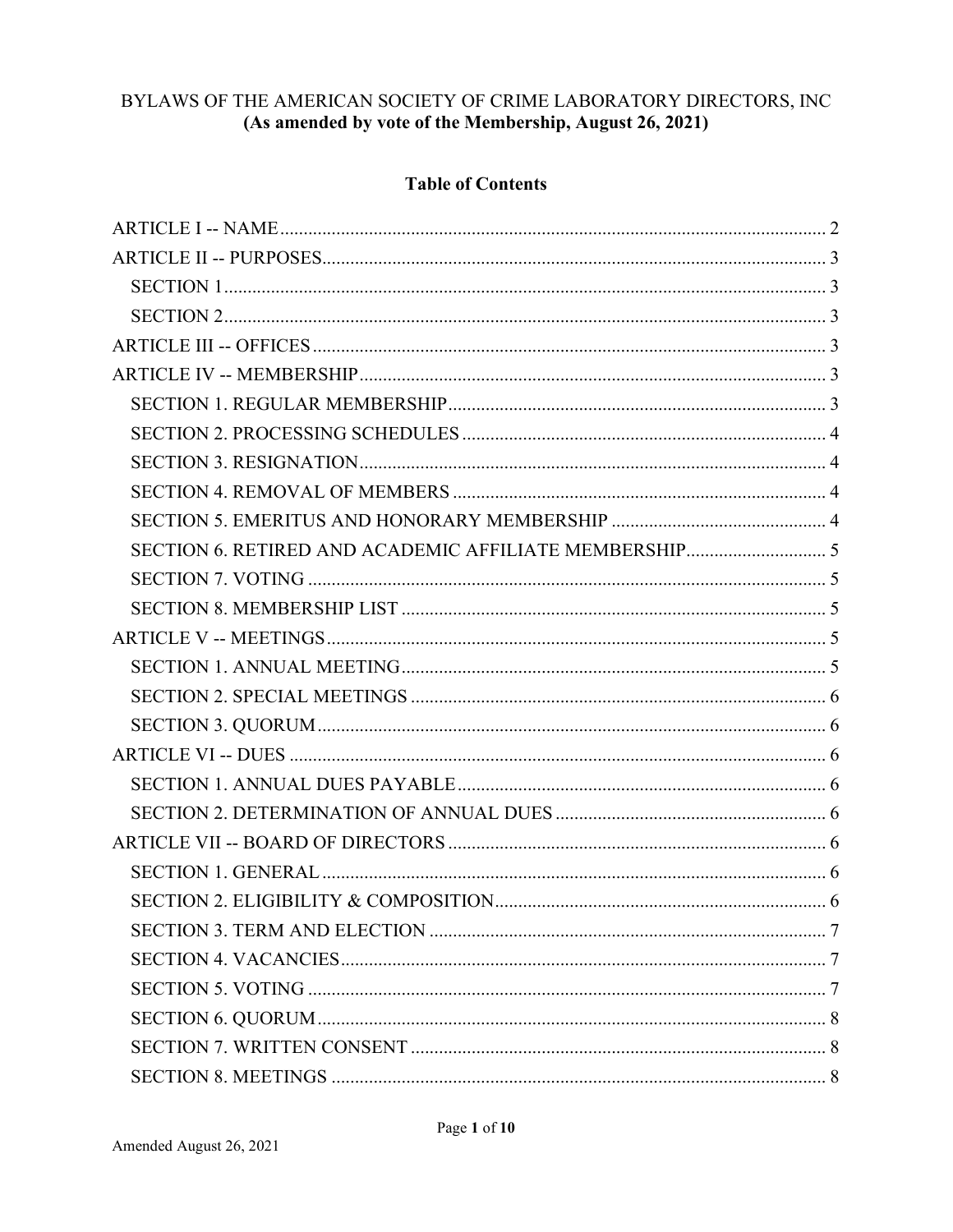<span id="page-1-0"></span>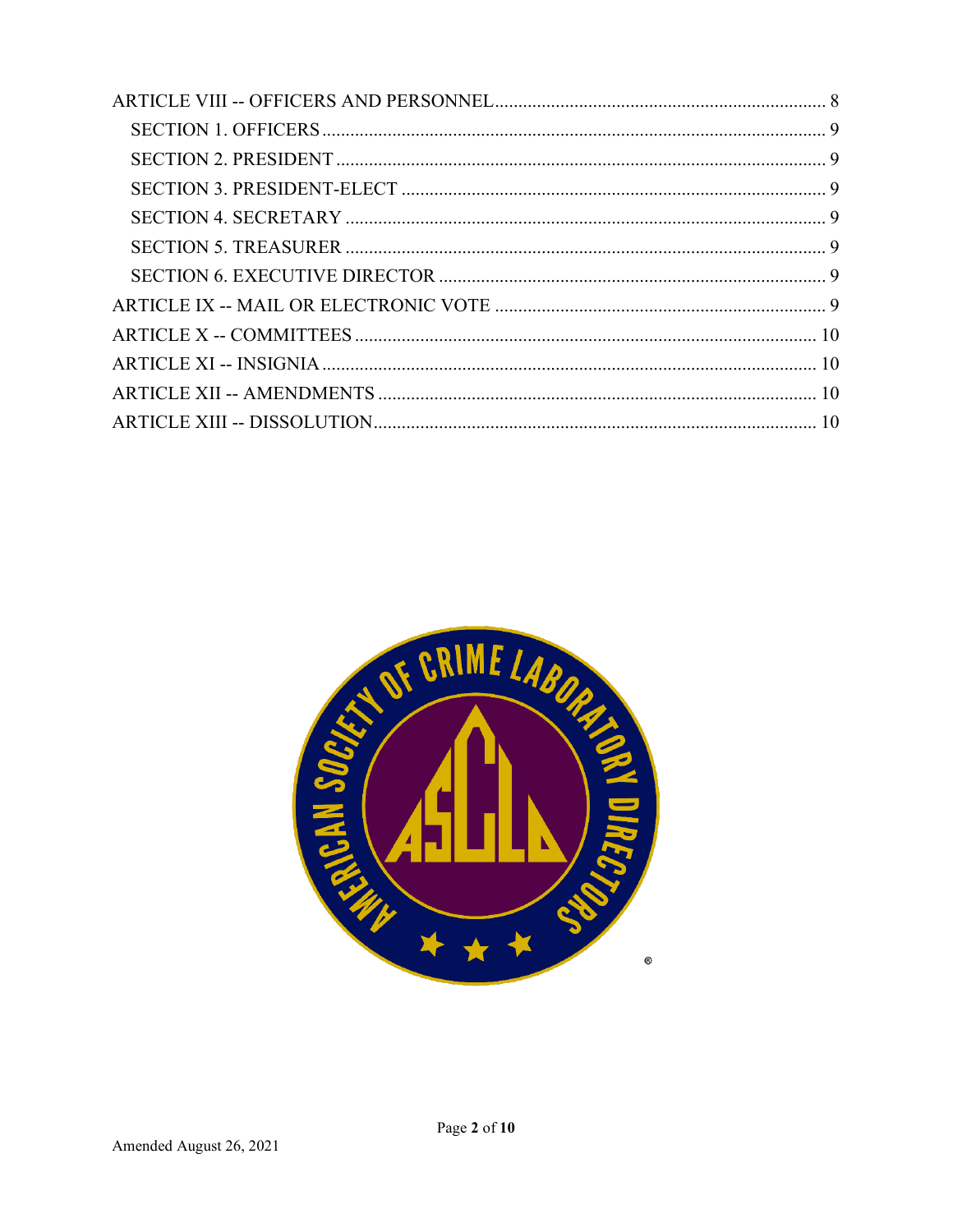# **ARTICLE I -- NAME**

The name of the Corporation is American Society of Crime Laboratory Directors, Inc.

## <span id="page-2-0"></span>**ARTICLE II -- PURPOSES**

#### <span id="page-2-1"></span>**SECTION 1**

The purposes for which the Corporation is organized are: The common professional interests of its members; to promote and foster the development of crime laboratory management principles and techniques; to acquire, preserve and disseminate information related to the utilization of crime laboratories; to maintain and improve communications among crime laboratory directors; to promote, encourage and maintain the highest standards of practice in the field of crime laboratory services; to promote an increase in the effective utilization of crime laboratory services; and to strive for the suitable and proper accomplishment of any purpose herein set forth or any objective of a professional association.

#### <span id="page-2-2"></span>**SECTION 2**

The Corporation is not organized, nor will it be operated for pecuniary profit and shall not declare or make dividends or other financial distribution to its members, directors, officers, or other private persons, except that the Corporation shall be authorized and empowered to pay reasonable compensation for services rendered and to make payment and distributions in furtherance of the purposes set forth in Section 1 hereof.

#### <span id="page-2-3"></span>**ARTICLE III -- OFFICES**

The registered corporate office of the Corporation shall be in the District of Columbia. Executive headquarters and business offices may be established in such city and cities of the United States and elsewhere as the Board of Directors may from time to time determine.

### <span id="page-2-4"></span>**ARTICLE IV -- MEMBERSHIP**

### <span id="page-2-5"></span>**SECTION 1. REGULAR MEMBERSHIP**

Membership in the Corporation is open to all individuals whose major duties include the management or direction within a crime laboratory, a branch crime laboratory, or a crime laboratory system. The "crime laboratory" is defined as a laboratory, which employs one or more full-time scientists whose principal function is the examination (i.e., testing or calibration) of digital or physical evidence, for law enforcement agencies in criminal matters and who provide testimony with respect to such digital or physical evidence to the criminal justice system. A "crime laboratory system" is defined as a business, corporation, agency or division thereof with overall responsibility to manage and/or administer a group of two or more crime laboratories serving geographical subdivisions of a service area.

Each laboratory director who was a member of this Corporation's predecessor unincorporated association at the date of incorporation of the Corporation shall be considered a member of the Corporation. Additional members may be accepted by the Board of Directors after receipt of a letter of application by the Corporation and verification of eligibility by the Membership Committee. The letter of application shall (i) contain payment of an application fee, which will be the same amount as the annual dues assessment and which will be applied to the current year's dues if membership is conferred; (ii) state the name, address, position, education and experience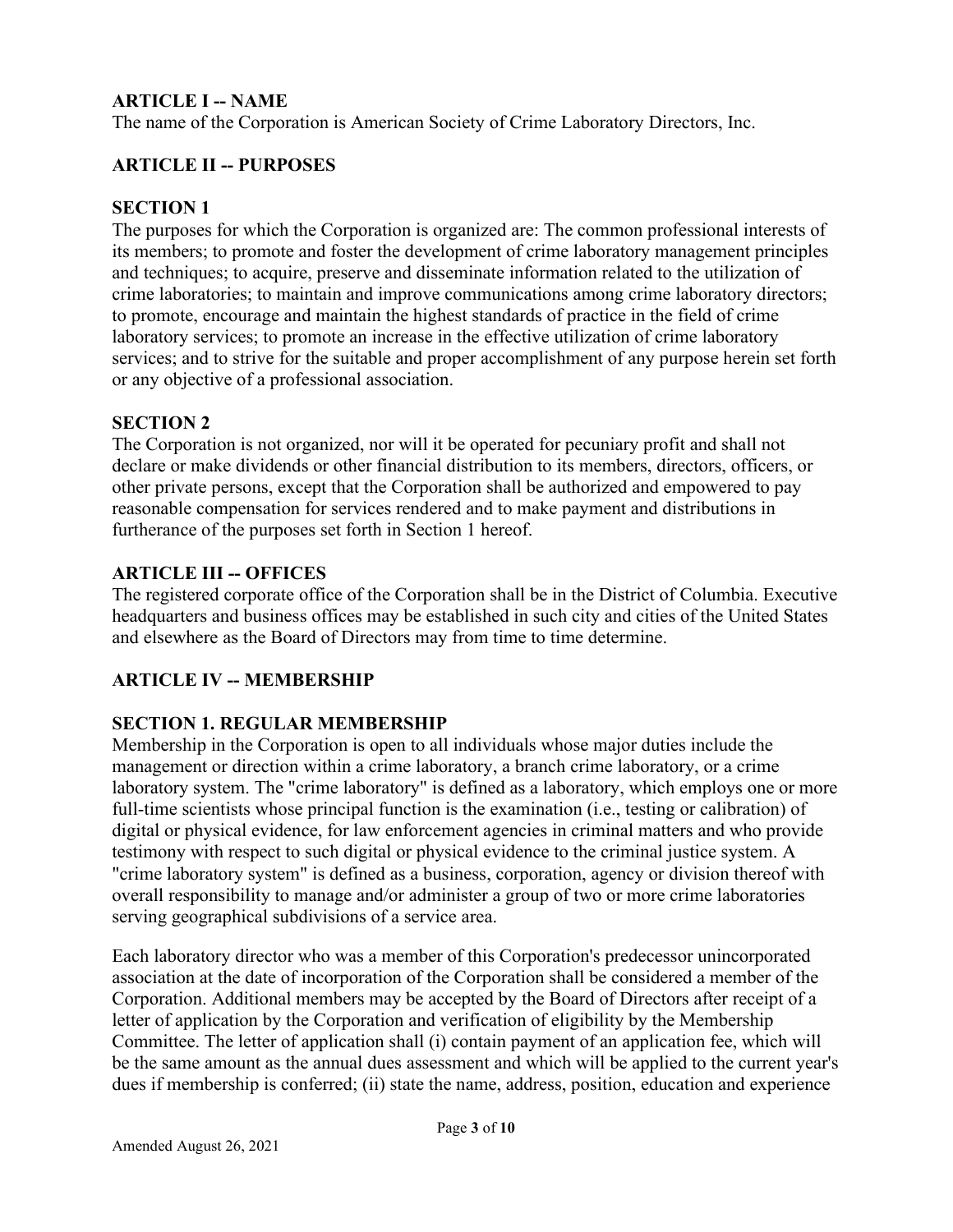of the applicant; (iii) an organizational chart with the applicant's place in it clearly marked; and (iv) include two sponsor forms from existing members of the Corporation. For applicants who are not the Director of their crime laboratory, the Director must indicate awareness and approval of the application by providing one of the sponsor forms (if the Director is a member of the Corporation), or by signing the approval line on the application.

### <span id="page-3-0"></span>**SECTION 2. PROCESSING SCHEDULES**

| Membership                               |                                                    |
|------------------------------------------|----------------------------------------------------|
| All year                                 | Receipt of applications                            |
| February 1                               | Deadline for applications to be considered at next |
|                                          | annual meeting                                     |
| At least 30 days prior to annual meeting | Applicant list published on ASCLD website          |
| Annual Meeting                           | Voting by Board of Directors                       |
|                                          |                                                    |

|               | Regular, Retired, Academic Affiliate Dues |
|---------------|-------------------------------------------|
| April 1       | Deadline for current dues payment         |
| After April 1 | Late penalty added to dues amount         |

# <span id="page-3-1"></span>**SECTION 3. RESIGNATION**

a. Any member may resign from membership in the Corporation by giving written notice to either the Board of Directors, the President, or the Secretary.

b. Regular and Academic Affiliate Members must affirm as requested on the annual dues notice that he/she remains eligible for membership under this Article; failure to do so will be considered a resignation from the Corporation.

### <span id="page-3-2"></span>**SECTION 4. REMOVAL OF MEMBERS**

a. The Board of Directors may remove any person from membership for failure to pay the annual dues assessment within that calendar year. Any member so removed may petition the Board of Directors for reinstatement to membership upon payment of all delinquent dues.

b. A member may be removed from membership for cause by action of the Board of Directors. Such member may appeal the action of the Board of Directors to the membership at the next annual meeting of the Corporation. The membership may overrule the action of the Board of Directors by a two-thirds majority of those members present and voting.

c. A member may be removed by action of the Board of Directors whenever the member fails to meet the eligibility requirements set forth in this article.

# <span id="page-3-3"></span>**SECTION 5. EMERITUS AND HONORARY MEMBERSHIP**

a. The Board of Directors may confer Emeritus and Honorary Memberships on those deemed eligible for such status. A nomination letter describing the nominee's contributions plus two letters of recommendation from current ASCLD members in good standing are required. A member in good standing is defined as someone who is current in their dues payment and has no ethical violations against them.

b. Emeritus Membership may be conferred upon previous members who no longer meet the criteria for regular membership and have rendered distinguished service to the Corporation.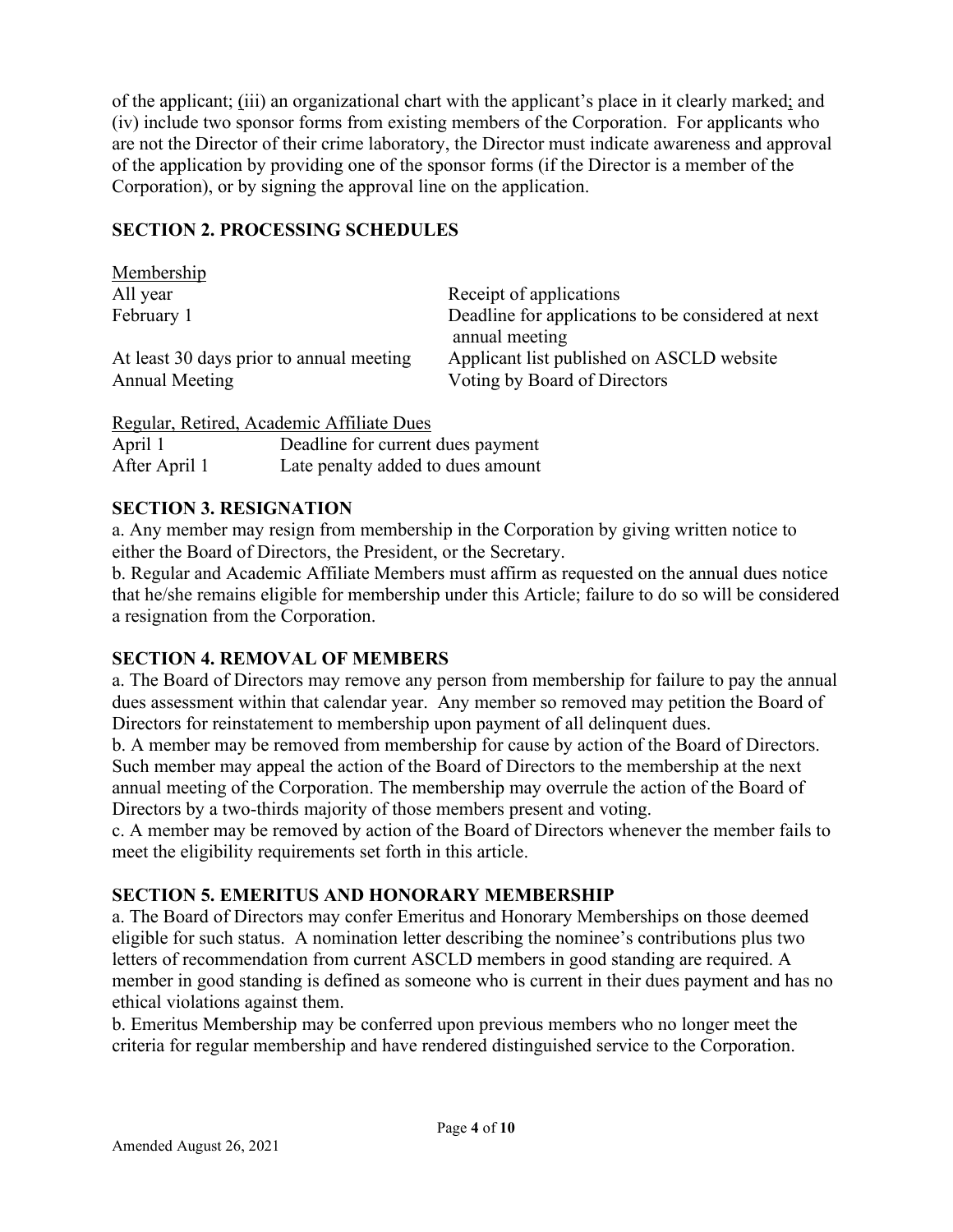c. Honorary Membership may be conferred upon persons in recognition of distinguished meritorious service to Forensic Science.

d. Emeritus and Honorary members shall have all rights and privileges of regular members except voting and shall have no dues obligations.

e. If the status of an Emeritus member changes such that the individual meets the requirements for Voting Membership, voting rights may be restored by action of the Board of Directors. Emeritus members for whom voting rights have been restored shall still enjoy all rights and privileges of Emeritus status.

# <span id="page-4-0"></span>**SECTION 6. RETIRED AND ACADEMIC AFFILIATE MEMBERSHIP**

a. The Board of Directors may confer Retired and Academic Affiliate Memberships upon those deemed eligible for such status.

b. Retired membership may be conferred upon application by individuals who have been regular or academic affiliate members in good standing and who are no longer eligible for regular or academic affiliate membership under Article IV, Section 1 or this section for reasons such as retirement, change in responsibilities, or promotion. A member in good standing is defined as someone who is current in their dues payment and has no ethical violations against them.

c. Academic Affiliate Membership may be conferred upon application by individuals who are Educators and/or Instructors of Forensic Science currently employed by an Institution of Higher Learning or Public Law Enforcement Training Academy and whose membership will promote the accomplishment of the Society's purpose as stated in Article II of these Bylaws.

d. Retired Members and Academic Affiliate Members shall have all rights and privileges of regular members, except serving on the Board of Directors and voting.

e. Dues of Retired and/or Academic Affiliate Members may be set at a different amount than Regular Members in accordance with Article VI of these Bylaws.

f. The Membership Committee Chair will prepare special applications for the Retired and Academic Affiliate Membership categories.

# <span id="page-4-1"></span>**SECTION 7. VOTING**

Each regular member shall have one vote and unless otherwise specified herein or under the applicable laws of the District of Columbia, voting on all matters may be conducted by mail in accordance with Article IX hereof. A member may designate for any particular meeting function, or time period, any member of their crime laboratory organization to serve a proxy vote by letter delivered to the presiding officer. Each such representative shall have only one vote regardless of the number of members represented.

### <span id="page-4-2"></span>**SECTION 8. MEMBERSHIP LIST**

The Corporation shall keep and make available to the Board of Directors a membership list in which the names and addresses of all current members shall be inscribed.

# <span id="page-4-3"></span>**ARTICLE V -- MEETINGS**

# <span id="page-4-4"></span>**SECTION 1. ANNUAL MEETING**

The first regular meeting of the Calendar year of the members shall be the annual meeting of the Corporation. The Corporation shall be required to mail a notice of the time, date and place of the annual meeting to each member at least sixty (60) days prior to the annual meeting.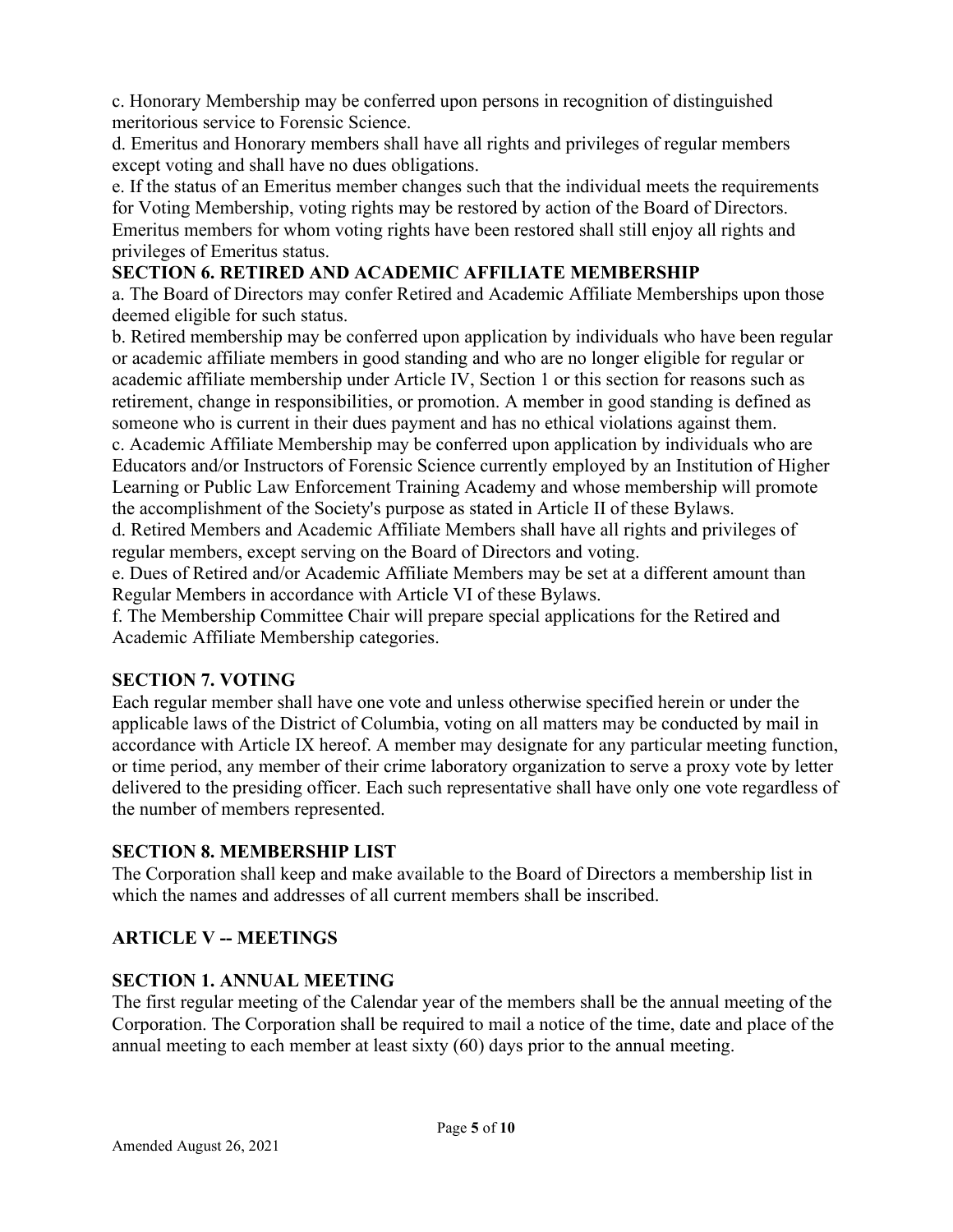## <span id="page-5-0"></span>**SECTION 2. SPECIAL MEETINGS**

Special meetings of the members may be held upon the written request of two-thirds of the Directors. The Secretary of the Corporation shall be required to mail a notice of the time, date, place and purpose of such special meeting to each member at least thirty (30) days but not more than ninety (90) days prior to such special meeting.

## <span id="page-5-1"></span>**SECTION 3. QUORUM**

At any annual or special meeting, a quorum for the conduct of business of the Corporation shall consist of fifty members eligible to vote as of the date of the meeting.

# <span id="page-5-2"></span>**ARTICLE VI -- DUES**

# <span id="page-5-3"></span>**SECTION 1. ANNUAL DUES PAYABLE**

An annual dues assessment, payable to the Treasurer of the Corporation, will be due and payable on or before April 1 of each year.

# <span id="page-5-4"></span>**SECTION 2. DETERMINATION OF ANNUAL DUES**

The Board of Directors shall determine the amount of the annual dues assessment for the forthcoming year at the annual meeting.

# <span id="page-5-5"></span>**ARTICLE VII -- BOARD OF DIRECTORS**

# <span id="page-5-6"></span>**SECTION 1. GENERAL**

Except for those matters expressly reserved to the Members by statute, the Articles of Incorporation, or these Bylaws, the business affairs of the Corporation shall be managed by a Board of Directors to be elected by the Members in the manner provided by Section 3 of Article VII. The Board of Directors may, at any business meeting, submit unresolved or controversial questions to the voting membership.

The Board of Directors is authorized to act in the name of the Corporation in all matters not expressly reserved to the Members.

### <span id="page-5-7"></span>**SECTION 2. ELIGIBILITY & COMPOSITION**

Eligibility for nomination and election to the Board of Directors includes the following four requirements:

- ASCLD Regular Membership for 3 years
- Attendance at two ASCLD Symposia as a Regular Member
- Volunteer service on one committee or at one event
- -Work for an accredited laboratory

The Board of Directors shall consist of twelve (12) regular Directors, elected from the regular members of the Corporation. In addition, there shall be, two (2) non-voting ex-officio Directors, one (1) who shall be the Executive Director of the Corporation and one (1) who shall be the immediate past President of the Corporation. If the immediate past President of the Corporation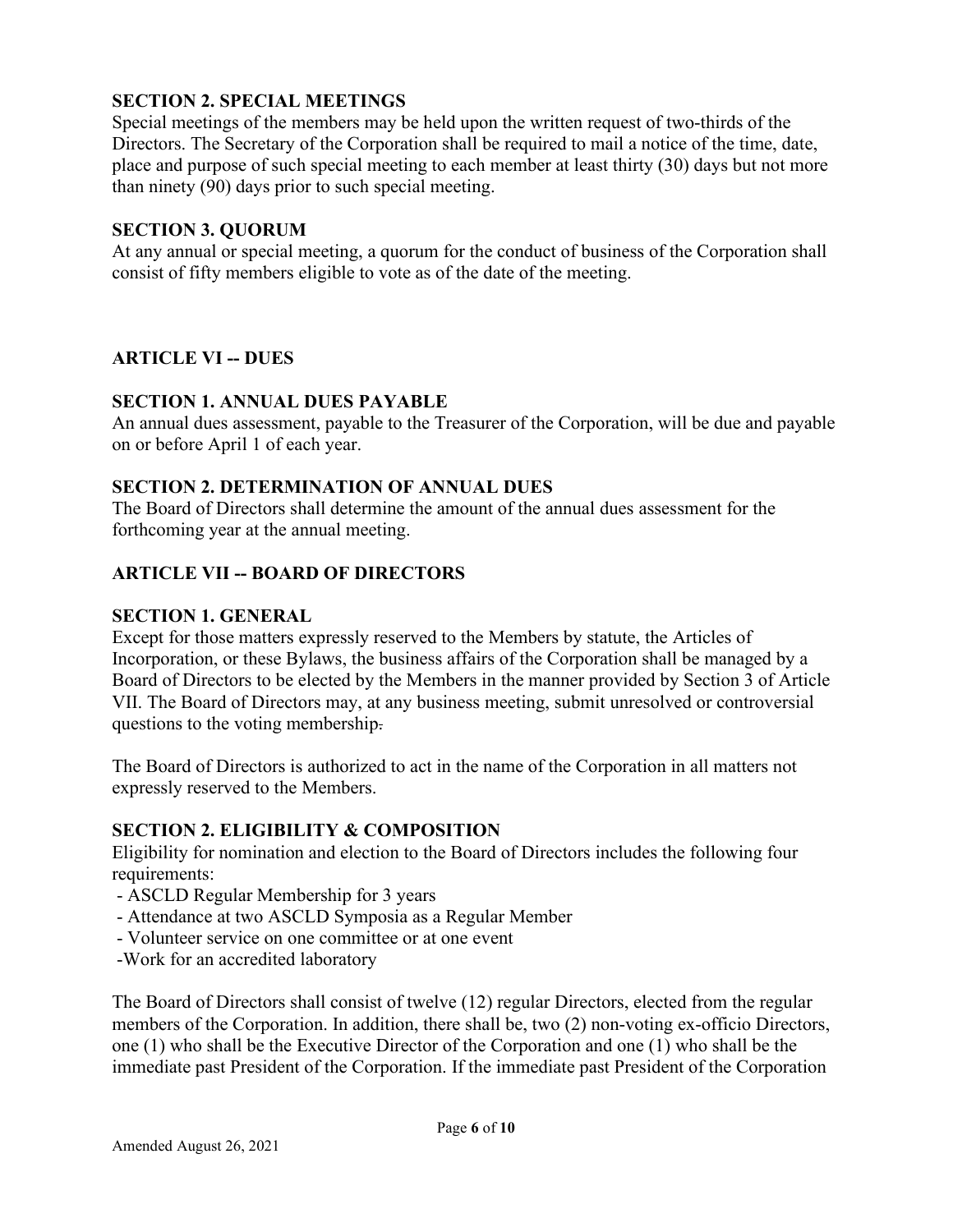has not completed their full four-year term of service on the Board of Directors at the completion of their term as President, they shall retain their voting rights for their full four-year term. No two regular Directors of the Board of Directors shall be from the same business, corporation or agency.

Any Director who has completed a full term may not stand for election to the Board within two years of the completion of that term. Upon election, each Director shall immediately enter upon the performance of his or her duties and continue in office for his or her elected term (or until resignation, death or removal) and until a successor is elected and qualified. A Director who during his or her term, moves from one business, corporation or agency to another shall automatically and without any action of the membership or the Board of Directors, become a "Member-at-Large" of the Board of Directors provided that he or she remains otherwise eligible for regular membership in the Corporation. As a "Member-at-Large", the director shall be allowed to complete his or her term of service.

# <span id="page-6-0"></span>**SECTION 3. TERM AND ELECTION**

A five-member Nominating Committee shall serve for each election. The President shall appoint a member of the Board of Directors as the Committee Chair, who will form a Nominating Committee using any current Board of Directors Members and up to three members not currently serving on the Board of Directors. This Committee must nominate annually at least one more candidate than the projected vacant positions on the Board of Directors. There shall be no numerical restriction against further nominations from the floor. In the event that two or more members of the same business, corporation or agency receive a sufficient number of votes to cause them to be eligible for the Board of Directors, only the member receiving the larger number of votes shall be elected to the Board of Directors. In the event two or more such nominees receive the same number of votes, a runoff election shall be held.

At each annual meeting, each Director elected to succeed a Director whose term has expired shall serve for a four (4) year period.

The Board of Directors shall consist of twelve (12) voting members who shall each serve a four (4) year period.

Immediately following each annual meeting, the newly elected President of the Corporation shall assume the duties of President. The Board of Directors shall elect by majority vote, from among its members meeting the qualifications as specified in Section 2 above, the following additional officers of the Corporation: President-Elect, Secretary, and Treasurer. The new Directors and Officers will thereupon immediately assume their duties and serve until the next annual meeting. Officers may be re-elected and succeed themselves in office.

# <span id="page-6-1"></span>**SECTION 4. VACANCIES**

Any vacancy that may occur on the Board of Directors by reason of death, resignation or otherwise, shall be filled by a majority vote of the current Board of Directors. At that time, an election shall be held to fill the remaining term, if any, of the position vacated.

# <span id="page-6-2"></span>**SECTION 5. VOTING**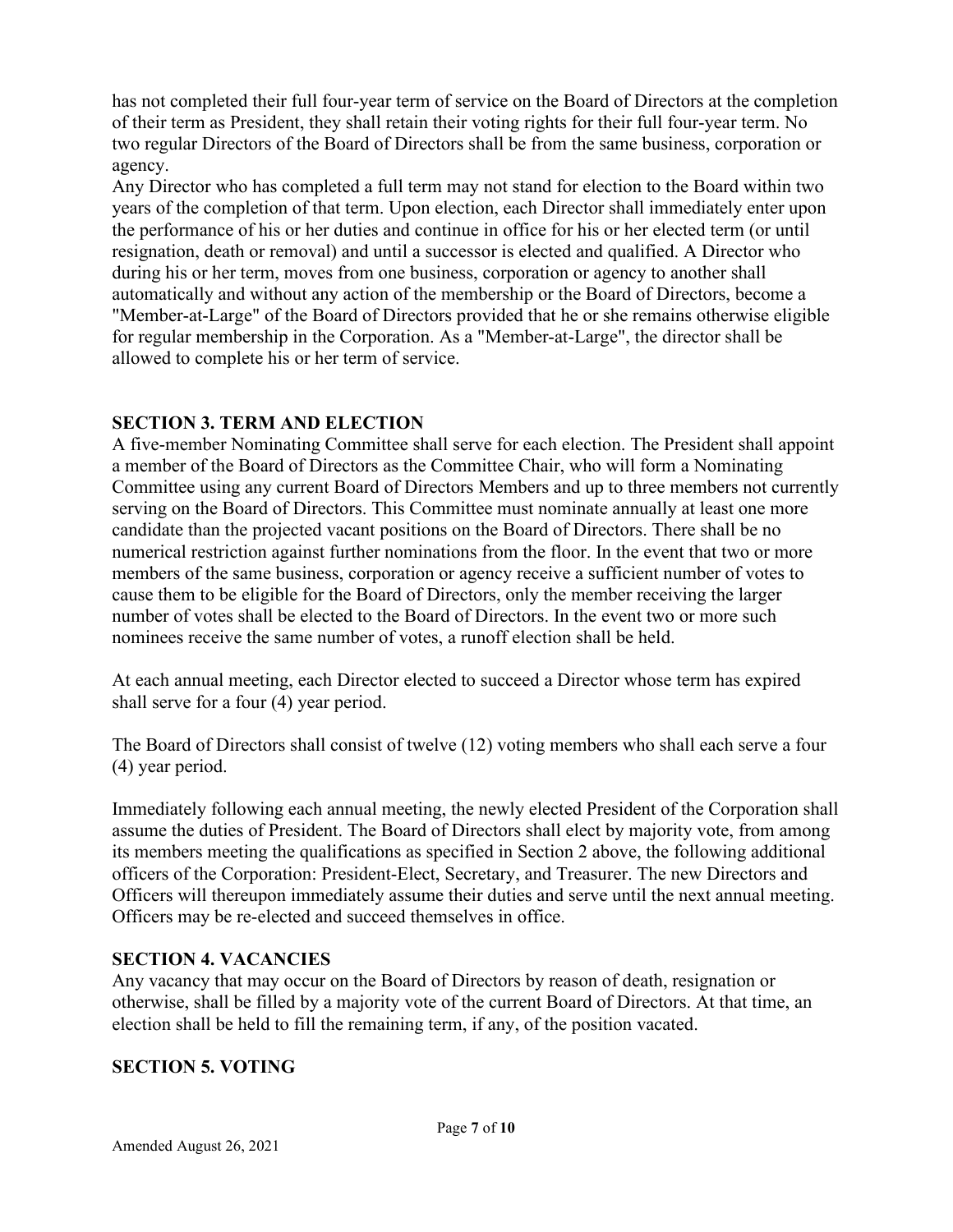Each Director shall have one vote, and unless otherwise required by statute, the Articles of Incorporation or these Bylaws, the vote of a majority of the Directors at any meeting at which a quorum is present shall constitute the action of the Directors and may be represented as such for all purposes. Directors may vote by written proxy but only if such proxy is given to another director prior to the meeting at which it is to be used.

## <span id="page-7-0"></span>**SECTION 6. QUORUM**

The presence, in person, of at least fifty percent (50%) of the directors, shall constitute a quorum necessary to conduct all business of the Board of Directors.

# <span id="page-7-1"></span>**SECTION 7. WRITTEN CONSENT**

Any action required to be taken at a meeting of the directors may be taken without a meeting if notification is sent to all directors, setting forth the action to be taken and consent in writing (including e-mail) is received from a majority of the directors entitled to vote. Such written consent shall have the same force and effect as a majority vote of the Board of Directors at a regularly scheduled meeting.

# <span id="page-7-2"></span>**SECTION 8. MEETINGS**

Board of Director's meetings may be called at any time, upon fourteen (14) days' notice (oral or written) by the President of the Corporation.

All meetings of the Board of Directors will be open to the general membership.

The Board of Directors may, upon majority vote of the Board of Directors, meet in executive session during a meeting for the purposes described below, but not limited to, without the presence of persons who are not members of the Board of Directors or anyone whose presence may present a conflict of interest or otherwise compromise the Board of Directors consideration of such matter.

- Discussions regarding allegations of ethical violations;
- The medical, financial, credit or employment history of a particular person or corporations, or matters leading to the appointment, employment, promotion, demotion, discipline, suspension, dismissal or removal of a particular person or corporations;
- Discussions regarding proposed, pending, or current litigation.

Attendance at an executive session shall be permitted to any member of the Board of Directors and any other persons authorized by the Board of Directors. Minutes shall be taken at executive sessions of any action that is taken by formal vote which shall consist of a record or summary of the final determination of such action, and the date and vote thereon.

It shall be the duty of the President of the Corporation to preside at all meetings of the Corporation and of the Board of Directors and to perform all other duties of the office of Chair as usually understood. The President-Elect shall, in the event of the absence or disability of the Chair, assume all of the duties of the Chair.

# <span id="page-7-3"></span>**ARTICLE VIII -- OFFICERS AND PERSONNEL**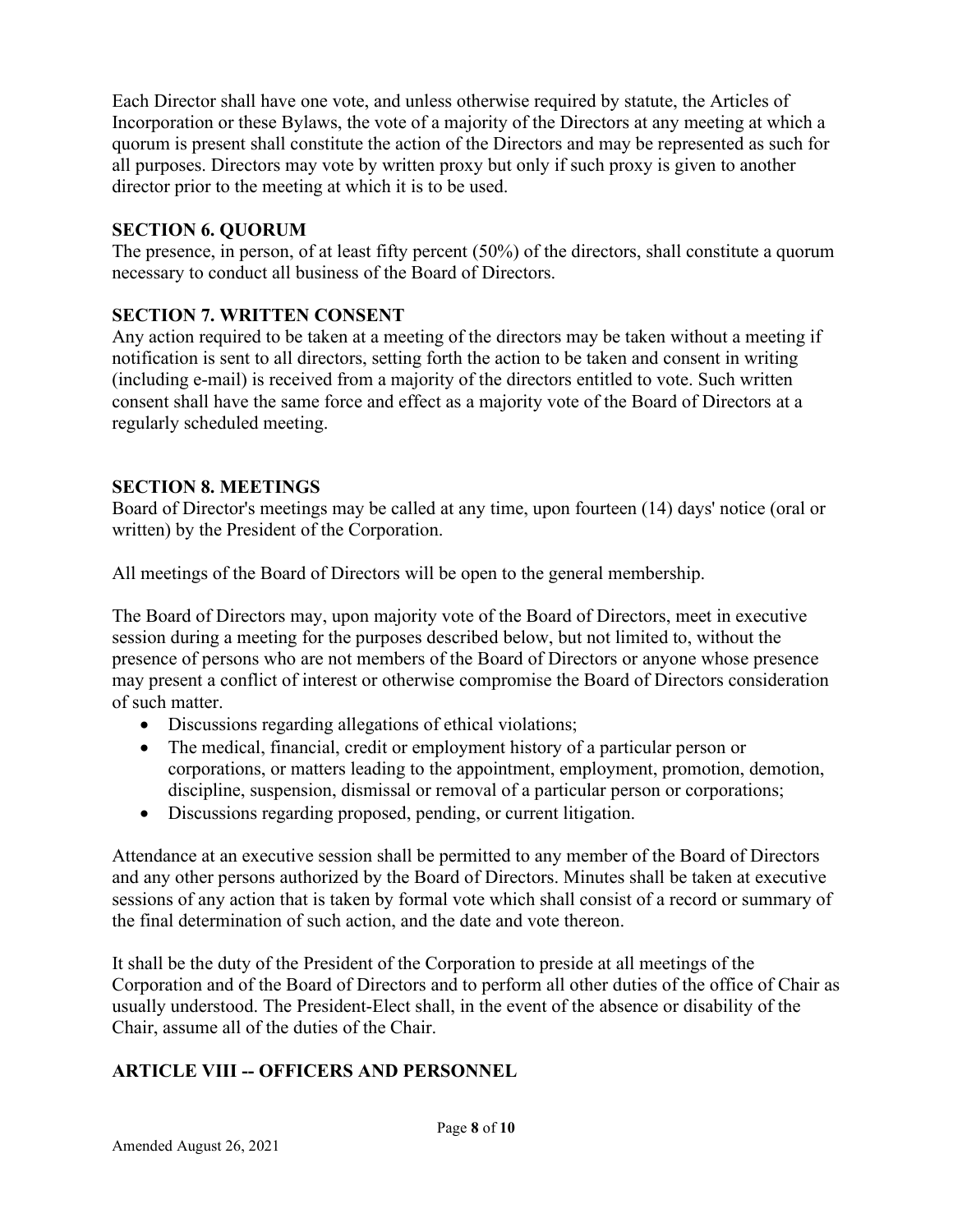### <span id="page-8-0"></span>**SECTION 1. OFFICERS**

The officers of the Corporation shall be a President, a President-Elect, a Secretary and a Treasurer, elected as provided by Section 3 of Article VII. There may be such other officers as may be designated from time to time by the Board of Directors.

#### <span id="page-8-1"></span>**SECTION 2. PRESIDENT**

The President is the chief executive officer of the Corporation and shall exercise such powers and perform such duties as may be designated from time to time by the Board of Directors.

#### <span id="page-8-2"></span>**SECTION 3. PRESIDENT-ELECT**

The President-Elect shall perform such duties as may from time to time be assigned to him or her by the Board of Directors. In the absence of the President, the President-Elect shall perform all the duties and functions of President. Immediately following each annual meeting, the President-Elect shall assume the duties of Chair of the Board of Directors and President of the Corporation.

#### <span id="page-8-3"></span>**SECTION 4. SECRETARY**

The Secretary shall record the minutes of the meetings of the Corporation and the Board of Directors and perform such other duties as may from time to time be assigned by the Board of Directors.

#### <span id="page-8-4"></span>**SECTION 5. TREASURER**

The Treasurer shall prepare the annual budget and be responsible for the accuracy of the books of the Corporation and pay all bills authorized by the Board of Directors. The Treasurer shall also perform such other duties as may from time to time be assigned by the Board of Directors.

### <span id="page-8-5"></span>**SECTION 6. EXECUTIVE DIRECTOR**

The Board of Directors may employ an Executive Director. The Executive Director will provide administrative support to the Board of Directors and will serve at the pleasure of the Board of Directors. The Executive Director shall manage the daily business of the Corporation, including, but not limited to, processing of all materials associated with committees, maintenance of records, coordination of meetings, and maintenance of financial and budgetary records, newsletter and website publications, and the oversight of any administrative staff. The Executive Director serves as an ex-officio member of the Board of Directors and acts as a liaison between the Board of Directors and the governmental and private communities.

### <span id="page-8-6"></span>**ARTICLE IX -- MAIL OR ELECTRONIC VOTE**

Whenever in the judgment of the Board of Directors, any question shall arise which shall be put to a vote of the Members and when the directors deem it inexpedient to call a special meeting for such purpose, the directors may, unless otherwise required by statute, the Articles of Incorporation or these Bylaws, submit such matters to Members in writing by mail or electronically for vote and decision, and the question thus presented shall be determined according to a simple majority (or a higher percentage if required by statute, the Articles of Incorporation or these Bylaws) of the votes received by mail or electronically within two (2) weeks after such submission to the members, provided that, in each case, votes of at least onehalf of the total number of Members shall be received. Any and all action taken or omitted to be